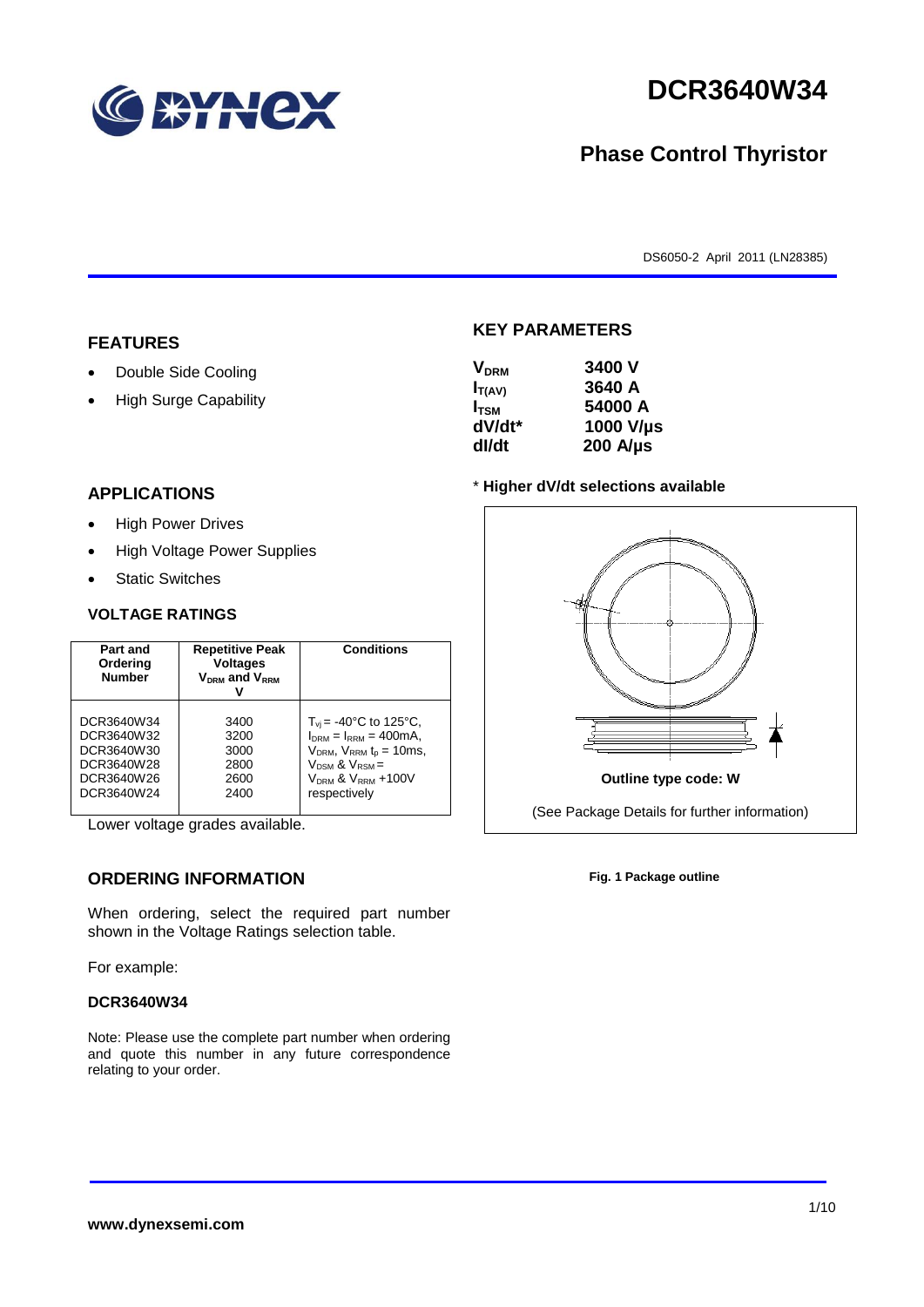

# **CURRENT RATINGS**

**Tcase = 60°C unless stated otherwise**

| Symbol             | <b>Parameter</b>                     | <b>Test Conditions</b>   | Max. | <b>Units</b> |
|--------------------|--------------------------------------|--------------------------|------|--------------|
| Double Side Cooled |                                      |                          |      |              |
| $I_{T(AV)}$        | Mean on-state current                | Half wave resistive load | 3640 | A            |
| $I_{T(RMS)}$       | RMS value                            | $\overline{\phantom{a}}$ | 5710 | Α            |
| Iт                 | Continuous (direct) on-state current | $\overline{\phantom{a}}$ | 5150 | Α            |

### **SURGE RATINGS**

| Symbol       | <b>Parameter</b>                        | <b>Test Conditions</b>                           | Max.  | Units             |
|--------------|-----------------------------------------|--------------------------------------------------|-------|-------------------|
| <b>I</b> TSM | Surge (non-repetitive) on-state current | 10ms half sine, $T_{\text{case}} = 125^{\circ}C$ | 54.0  | kA                |
| $l^2t$       | $I2t$ for fusing                        | $V_R = 0$                                        | 14.58 | MA <sup>2</sup> s |

## **THERMAL AND MECHANICAL RATINGS**

| Symbol           | <b>Parameter</b>                      | <b>Test Conditions</b>    |    | Min.  | Max.  | <b>Units</b> |
|------------------|---------------------------------------|---------------------------|----|-------|-------|--------------|
| $R_{th(j-c)}$    | Thermal resistance – junction to case | Double side cooled        | DC |       | 0.007 | °C/W         |
| $R_{th(c-h)}$    | Thermal resistance – case to heatsink | Double side cooled        | DC |       | 0.002 | °C/W         |
| $T_{\nu j}$      | Virtual junction temperature          | <b>Blocking VDRM/VRRM</b> |    |       | 125   | °C           |
| $T_{\text{stg}}$ | Storage temperature range             |                           |    | $-40$ | 140   | °C           |
| $F_m$            | Clamping force                        |                           |    | 62    | 78    | kN           |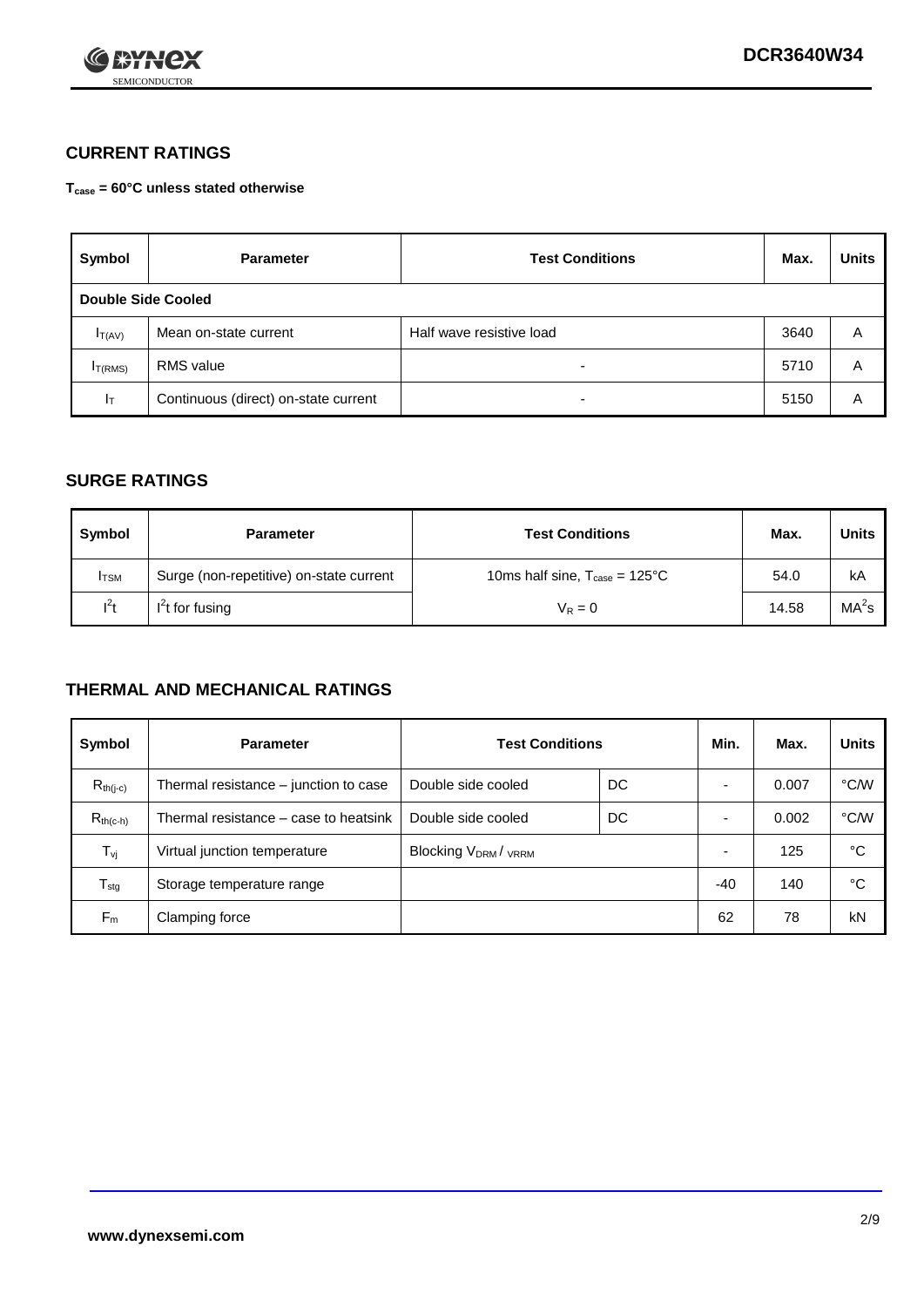

# **DYNAMIC CHARACTERISTICS**

| Symbol            | <b>Parameter</b>                              | <b>Test Conditions</b>                                                 |                 | Min.                     | Max.                     | <b>Units</b> |
|-------------------|-----------------------------------------------|------------------------------------------------------------------------|-----------------|--------------------------|--------------------------|--------------|
| <b>IRRM</b> /IDRM | Peak reverse and off-state current            | At $V_{RRM}/V_{DRM}$ , $T_{case} = 125$ °C                             |                 | $\blacksquare$           | 400                      | mA           |
| dV/dt             | Max. linear rate of rise of off-state voltage | To 67% $V_{DRM}$ , T <sub>i</sub> = 125°C, gate open                   |                 | 1000                     | $\overline{\phantom{a}}$ | $V/\mu s$    |
| dl/dt             | Rate of rise of on-state current              | From 67% V <sub>DRM</sub> to 4000A                                     | Repetitive 50Hz | $\overline{\phantom{a}}$ | 200                      | $A/\mu s$    |
|                   |                                               | Gate source 30V, 10 $\Omega$ ,                                         | Non-repetitive  | $\overline{\phantom{a}}$ | 1000                     | $A/\mu s$    |
|                   |                                               | $t_r$ < 0.5µs, T <sub>i</sub> = 125°C                                  |                 |                          |                          |              |
| $V_T$             | On-state voltage                              | $I_T = 3000A$ , $T_{case} = 125^{\circ}C$                              |                 |                          | 1.41                     | $\vee$       |
| $V_{T(TO)}$       | Threshold voltage                             | $T_{\text{case}} = 125^{\circ}C$                                       |                 | ٠                        | 0.95                     | $\vee$       |
| $r_{\text{T}}$    | On-state slope resistance                     | $T_{\text{case}} = 125^{\circ}C$                                       |                 | $\overline{\phantom{a}}$ | 0.153                    | $m\Omega$    |
| $t_{\rm gd}$      | Delay time                                    | $V_D = 67\%$ V <sub>DRM</sub> , gate source 30V, 10 $\Omega$           |                 | ÷                        | 3.0                      | μs           |
|                   |                                               | $t_r = 0.5 \mu s$ , $T_i = 25^{\circ}C$                                |                 |                          |                          |              |
| $t_{q}$           | Turn-off time                                 | $T_i$ = 125°C, $V_R$ = 100V, dl/dt = 1.5A/us,                          |                 | ٠                        | 600                      | μs           |
|                   |                                               | $dV_{DR}/dt = 20V/\mu s$ linear to 67% $V_{DRM}$                       |                 |                          |                          |              |
| $Q_{\rm S}$       | Stored charge                                 | $I_T = 2000A$ , tp = 1000us, $T_i = 125$ °C,<br>$dl/dt = 1.5A/\mu s$ , |                 |                          | 3500                     | μC           |
| IL.               | Latching current                              | $T_i = 25^{\circ}C$ ,                                                  |                 | $\blacksquare$           | $\mathbf{1}$             | Α            |
| Iн                | Holding current                               | $T_i = 25^{\circ}C,$                                                   |                 |                          | 200                      | mA           |

# **GATE TRIGGER CHARACTERISTICS AND RATINGS**

| Symbol          | <b>Parameter</b>         | <b>Test Conditions</b>                    | Max. | <b>Units</b> |
|-----------------|--------------------------|-------------------------------------------|------|--------------|
| V <sub>GT</sub> | Gate trigger voltage     | $V_{DRM} = 5V$ , $T_{case} = 25^{\circ}C$ | 3    |              |
| $V_{GD}$        | Gate non-trigger voltage | At 40% $V_{DRM}$ , $T_{case}$ = 125°C     | TBD  |              |
| Iст             | Gate trigger current     | $V_{DRM} = 5V$ , $T_{case} = 25^{\circ}C$ | 300  | mA           |
| <b>I</b> GD     | Gate non-trigger current | At 40% $V_{DRM}$ , $T_{case}$ = 125°C     | TBD  | mA           |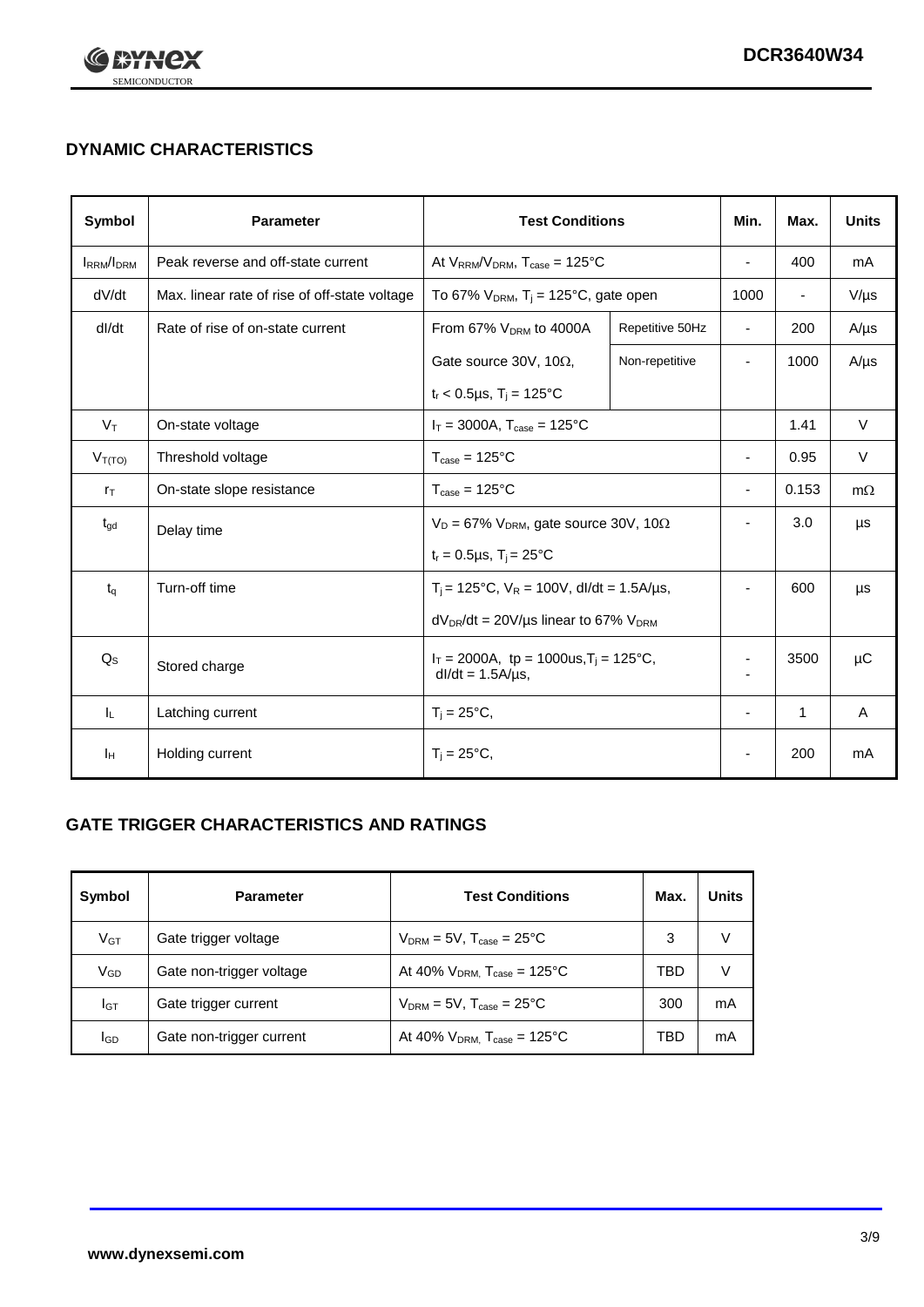

# **CURVES**



**Fig.2 Maximum &minimum on-state characteristics**



**Fig.3 Maximum (limit) transient thermal impedance – junction to case (°C/W)**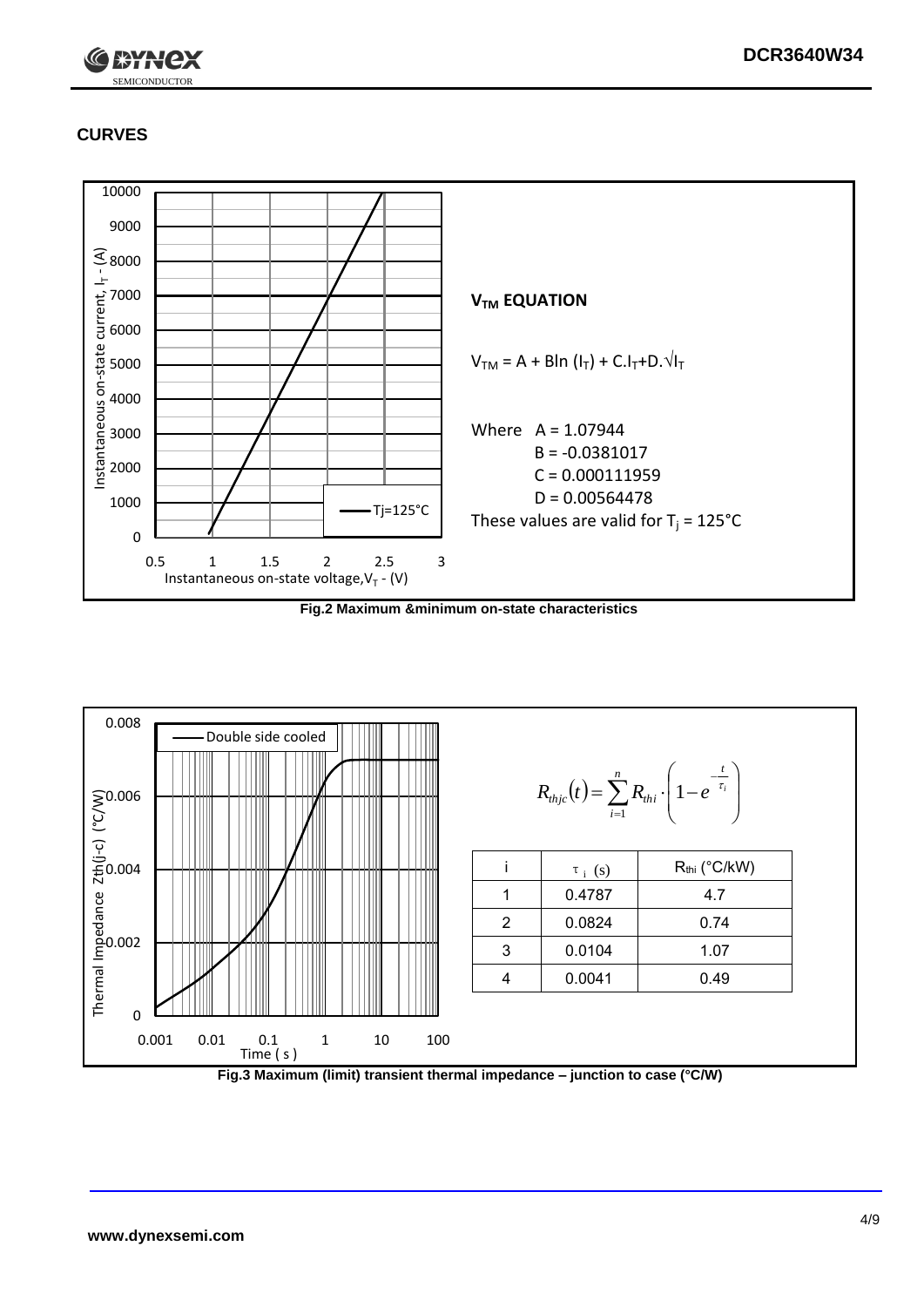





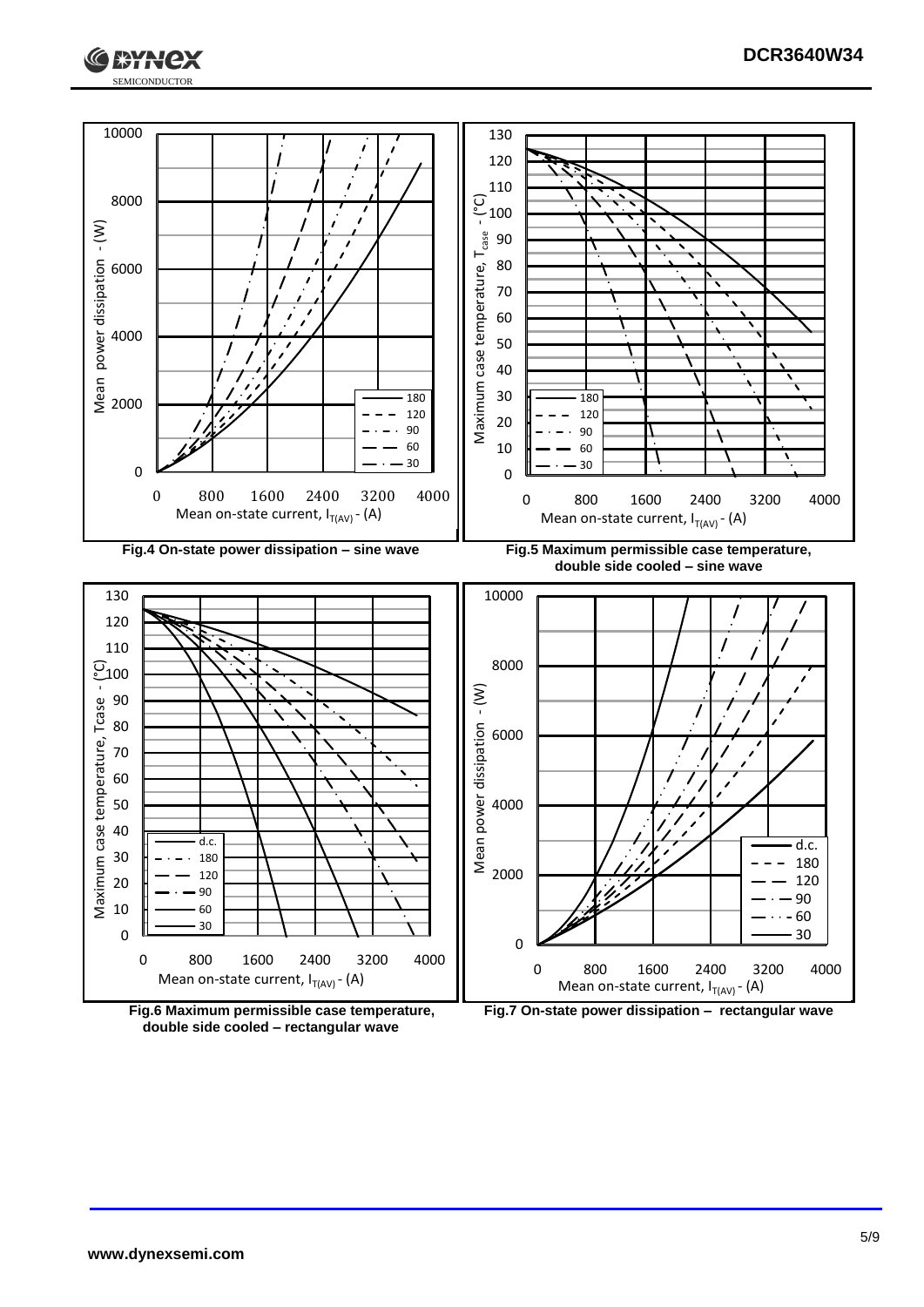



SEMICONDUCTOR

**I RYNCX** 

G





**Fig.12 Gate characteristics**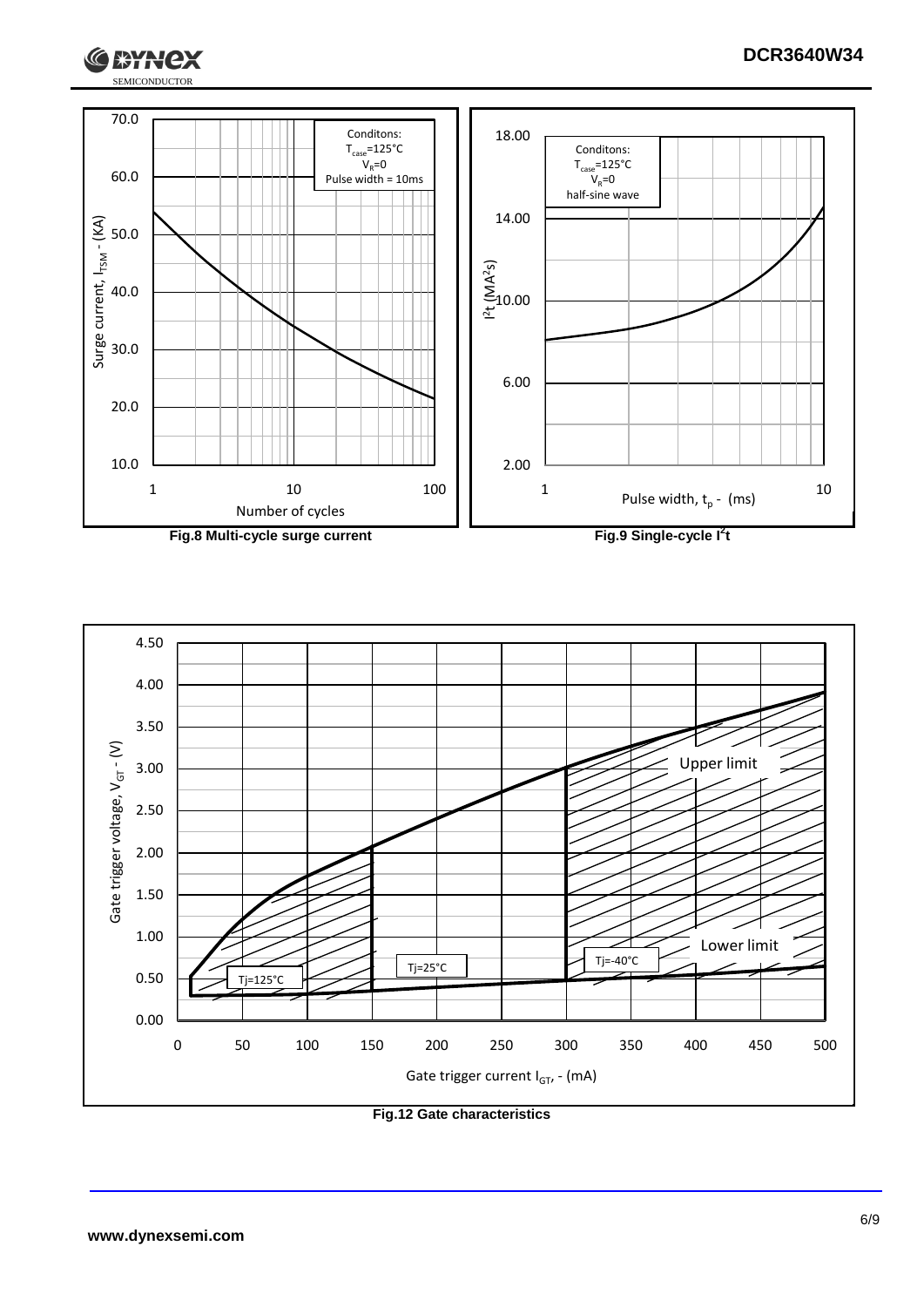



**Fig.13 Gate characteristics**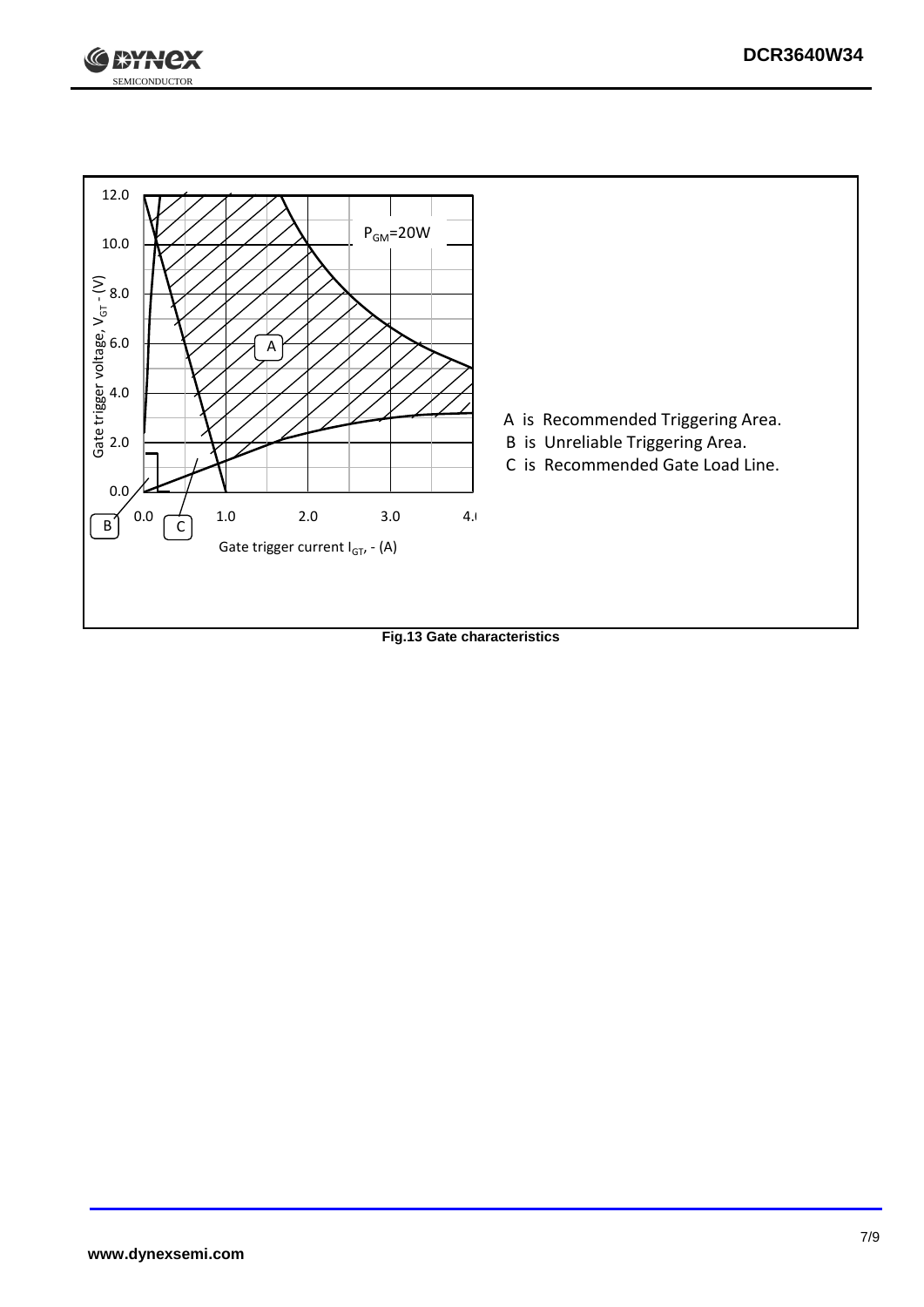

# **PACKAGE DETAILS**

For further package information, please contact Customer Services. All dimensions in mm, unless stated otherwise. DO NOT SCALE.



**Fig.14 Package outline**